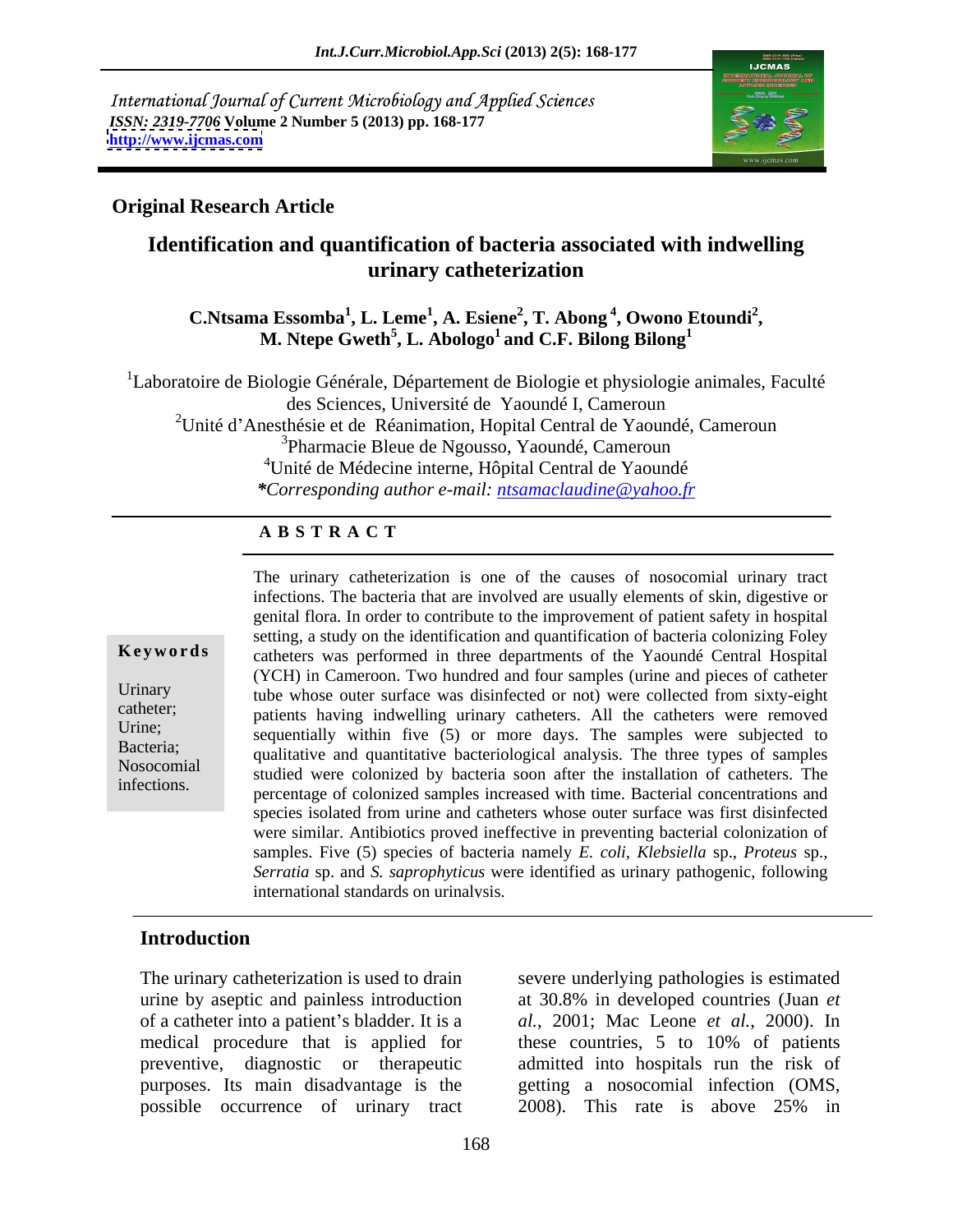developing countries (Bafort and Coates, placed by medical personnel of the 2009). The hospital departments that are hospital. For each subject, urine samples most affected in descending order are and 2 pieces of catheter tube were intensive care, surgery, internal medicine, collected. All samples were subjected to pediatric and psychiatry (Faure, 2002). <br>
Most infections are located in the urinary analysis. Installation conditions of tract (30 to 50% of cases) (Gastmeier, 2000). Contamination of the urinary tract prophylaxis on bacterial colonization were could be in two ways: the transurethral way for peri-urethral germs, and the intra urethral or endoluminal way for the patient's endogenous flora (80-90% of bacteria involved are usually elements of the skin, digestive or genital flora. In order to contribute to the improvement of patient respectively. Isolation and identification of safety in hospitals, the risk posed by bacteria were performed using urinary catheterization was investigated by conventional methods (Carbonnelle *et al.*, identifying and quantifying bacteria which 1991). The results were interpreted using

This study was conducted in compliance with the regulation relating to health research involving humans, in force in from the National Ethics Committee and from the administrative authorities. The subjects were in patients with indwelling urinary catheters in the gynecology and internal medicine departments of the Yaoundé Central Hospital (YCH). They gave their consent after receiving adequate information about the study. All catheters Streptoco considered in our analysis were made of negative considered in our analysis were made of siliconized latex. Their sizes ranged between 10 and 18 Fr, and they were

qualitative and quantitative bacteriological analysis. Installation conditions of catheters and influence of antimicrobial also examined.

## **Urinalysis**

cases), health care givers or other patients Urine samples were collected in 10 ml (Caron, 2003; Mac Leone *et al.*, 2000). Sterile tubes at the drain hose that was The perimeatus, the junction between the clamped to facilitate its accumulation, just catheter, the collection bag and the before the withdrawal of the catheter by collector drainage site are the microbial the nursing staff, in accordance with good points of entry (Jacobsen *et al.*, 2008). The laboratory practices. Cytological and colonize catheter tubes and urine collected the urinalysis guidelines published by the from hospitalized patients with Foley European Confederation of Laboratory catheters. Medicine (2008) which classifies the **Materials and Methods according to significant bacteriuria values.** Cameroon. So, Clearances were obtained consists of two bacterial species: *E. coli* obstetrics, the intensive care and the spp., *Serratia* spp., *Citrobacter* spp., sterile tubes at the drain hose that was clamped to facilitate its accumulation, just bacteriological analyses were performed on the total urine and on the pellet, respectively. Isolation and identification of bacteria were performed using conventional methods (Carbonnelle *et al.*, 1991). The results were interpreted using urinary pathogenic bacteria in 3 groups Following this classification, significant bacterial concentrations in urine are  $10^3$ , 3 bacterial concentrations in urine are  $10^3$ ,<br> $10^4$  and  $10^5$  CFU/ml for group 1, group 2 and  $10^5$  CFU/ml for group 1, group 2 and group 3, respectively. The first group and *S. saprophyticus*, while the second is made up of bacteria generally more involved in nosocomial infections i.e. Protae tribe, *Klebsiella* spp., *enterobacte*r *Pseudomonas aeruginosa*, *Enterococcus*  spp. and *Staphylococcus aureus*. The third group, on the other hand consists of *Streptococcus agalactiae*, other coagulase negative *staphylococci*, *Acinetobacter* spp*.*, *Stenotrophomonas maltophila* and other Pseudomonaceae.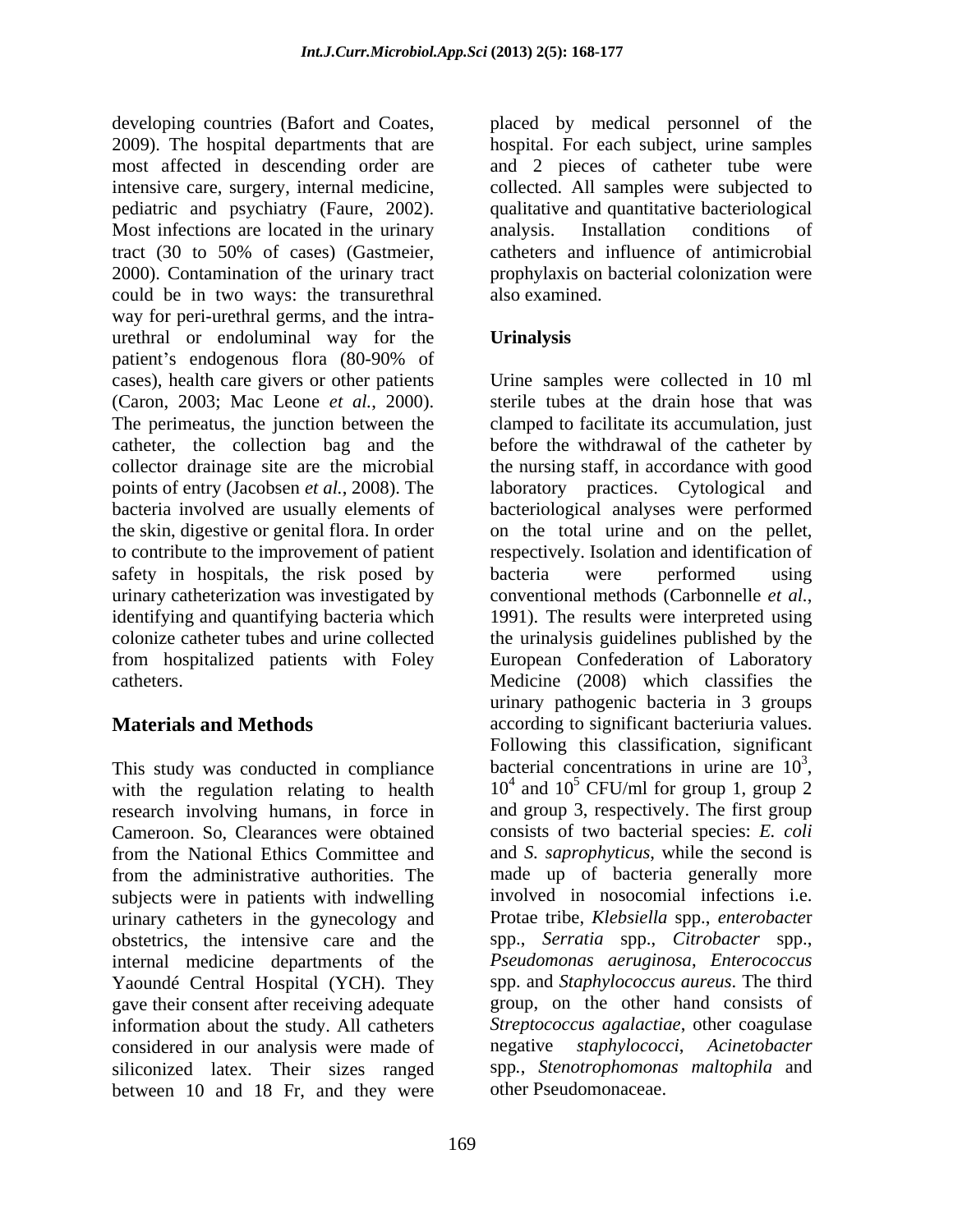in 3.5 ml of saline solution so as to collect malaria, pericarditis and cancer. will be referred to as non-disinfected surgery (91.78%), unconsciousness using 10 volumes of hydrogen peroxide antimicrobial prophylaxis viz; one will be referred to as disinfected The used antiseptics were, in 25%, 44% bacterial suspension was obtained by Bacterial concentrations of resulting used to place 50% of the catheters while suspensions were determined by the non-sterile-gloves were used in 17.65% of (Carbonnelle *et al.*, 1991). Isolation and

## **Data analysis**

The data obtained were compared using the Chi-square  $(X^2)$  test. A p value  $< 0.05$  For all the patients who participated in our

# **Socio demographic and clinical features**

Out of the sixty-eight patients who agreed to participate in the study, sixty-three (96.65%) were females and five (7.35%) were males. Their ages ranged from 9 to 92 years, with a modal class that lies between 21 and 26 years. Forty-nine

**Catheter tube analysis** (72.16%) were hospitalized in the For each subject, after removal of the twelve (17.66%) in internal medicine catheter, two pieces of 2 cm were cut in its department and seven (10.25%) in the distal part and rinsed in sterile distilled intensive care unit. The underlying water in the order to remove non-adherent pathologies identified included: asthma, bacteria. One piece was directly immersed diabetes, gastritis, hypertension, HIV, the adherent bacteria on the external and Indications of the urinary catheterization internal surfaces. In the following text, it were the control of diuresis following catheter (NDC). The outer surface of the (5.88%) and urinary incontinence (2.34%). second catheter piece was disinfected Fifty-nine (86.76%) patients were on before immersion in saline solution, in aminopenicillins (74.59%), cephalosporins order to retrieve only the adherent bacteria (15.25%), fluoroquinolones (5.08%) and on the inside of the medical device. This beta lactam + aminoglycoside (5.08%). catheter (DC). In the two situations, the and 31% of cases, povidone-iodine, stirring with a Vortex mixer for 2 minutes. product, respectively. Sterile gloves were dilution method and agar inclusion cases. The quality of the gloves was not identification of bacteria were performed catheters were removed sequentially according to conventional methods within five (5) or more days. Thus, 30, 15, (Carbonnelle *et al.*, 1991). 2, 5 and 16 catheters were removed after (72.16%) were hospitalized in the gynecology and obstetrics department, malaria, pericarditis and cancer. surgery (91.78%), unconsciousness antimicrobial prophylaxis viz; The used antiseptics were, in 25%, 44% hexamidine/chlorocresol and unknown used to place 50% of the catheters while non sterile gloves were used in 17.65% of specified in 32.35% of cases. All the 1, 2, 3, 4 and 5 days or more, respectively.

## **Cytology and bacteriology of urine**

was considered statistically significant. study, the number of leukocytes observed **Result and Discussion** was less than 10. Twenty-nine (42.65%) **of study population** isolated bacteria were *Escherichia coli* per field of view of the optical microscope samples were colonized by single or an association of 2 bacterial species. The (31.04%), *Klebsiella* sp. (13.79%), *Proteus* sp. (13.79%), *Pseudomonas* sp. (10.34%), *M. morganii* (10.34%), *Serratia*  sp. (6.90%), *Staphylococcus saprophyticus* (6.90%), *Enterococcus* sp. (3.45%), and *Pseudomonas* sp.*/Proteus* sp. *(*3.45%). *Klebsiella* sp. was the most frequently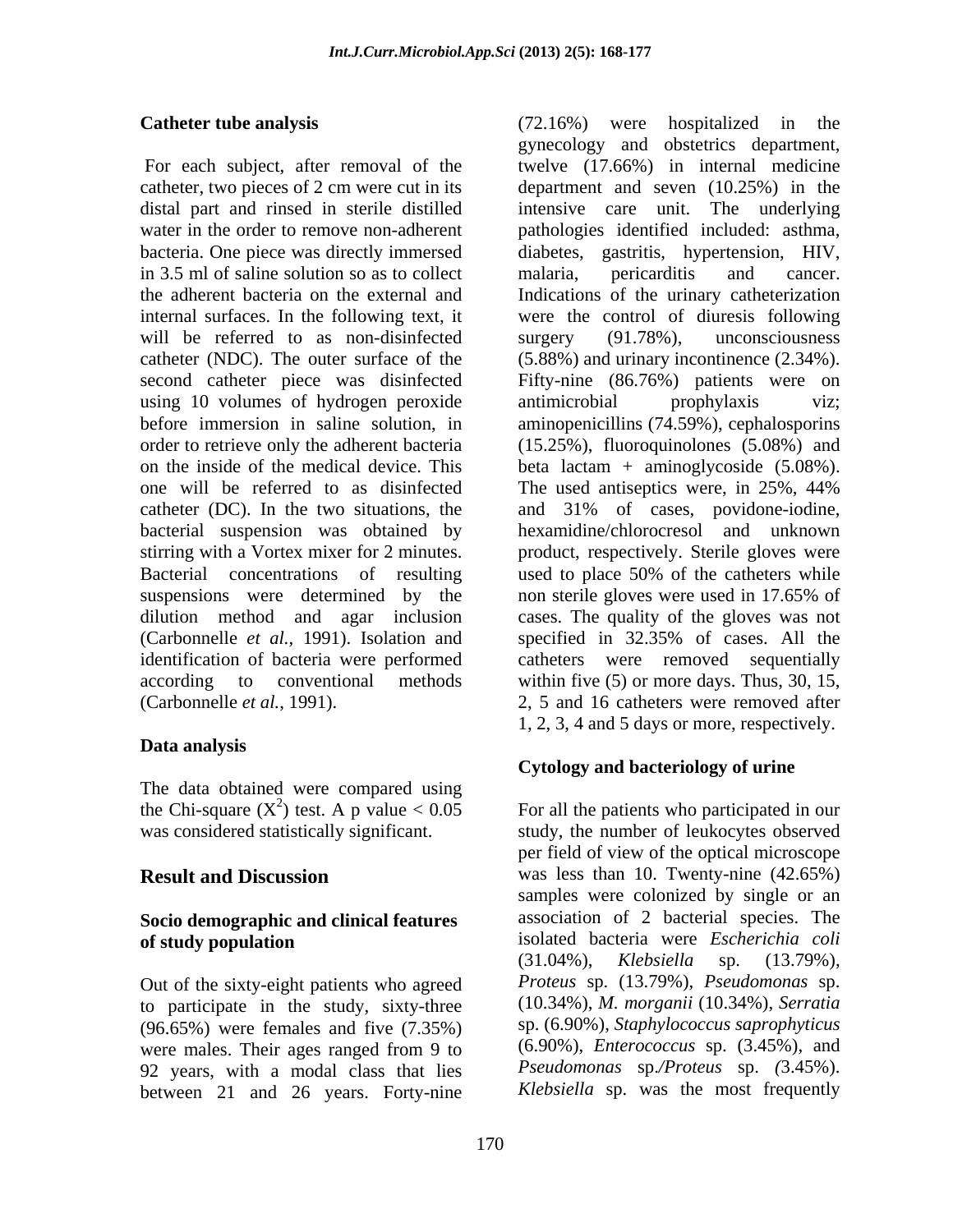percentage of colonized samples was found to increase with the duration of  $(21.31\%)$ , *Klebsiella* sp.  $(18.03\%)$ , was not found to be statistically significant  $(p>0.05)$ , (Figure 4).  $morganii \quad (4.92\%)$ , *Pseudomonas* sp

The bacterial concentrations ranged from (*E. coli* on day 1 and day 5 or more), as presented in Figure 1. So, the identified morganii/S. epidermidis (1.64%),

eight (41.17%) were colonized by bacteria. or more) to  $1.50 \times 10^{7}$  CFU/ml *Klebsiella* sp. was also the most frequently isolated (4/5 days).The isolated germs were the eight bacterial species already **Influence of antibiotic prophylaxis on** cited for urine, in similar percentages. The percentage of colonized samples was catheterization. However, this increase this case ranged from 0.80 x  $10^2$  CFU/ml  $2^{\text{nd}}$ (*M. morganii* on day 2) to 1.28 x  $10^7$  generation cephalosporin, respectively. CFU/ml (*E. coli* on day 5 or more),

Fifty-five samples were each colonized by bacteria species already listed for the two

isolated bacteria (4/5 days). The first sample types, five others were added*.* catheterization. However, this increase *Enterococcus* sp. (16.39%), *Proteus* sp. 10<sup>2</sup> CFU/ml (*M. morganii* on day 1 and 4; (1.64%), *Citrobacter* sp.(1, 64%), *E. S. Saprophyticus* on day 1) to 10 <sup>6</sup> CFU/ml *coli/S. saprophyticus* (1.64%), *Klebsiella*  pathogens were, on day 1 and 2: *E. coli*, *Pseudomonas* sp./S. *aureus* (1.64%), on day 4: *Klebsiella* sp. and *Proteus* sp., *Enterococcus* sp./Proteus sp. (1.64%), and on day 5 or more: *E. coli*, *Klebsiella* sp., *Pseudomonas* sp.*/Proteus* sp. (1.64%). *Proteus* sp., *Serratia* sp. and *S.*  The maximum value of colonized samples *saprophyticus.* was reached on the second day and **Adherent bacteria on disinfected** period. *Klebsiella* sp. was also the most **catheters** frequently isolated bacteria (4/5 days).The Out of the sixty-eight DC samples, twenty-<br> $x 10^2$  CFU/ml (*Enterococcus* sp. on day 5 Therefore, isolated bacteria were *E. coli* (21.31%), *Klebsiella* sp. (18.03%), (11.47%), *Enterobacter* sp. (4.92%), *M. morganii* (4.92%),*Pseudomonas* sp (3.28%), *Serratia* sp. (3.28%), *S. saprophyticus* (3.28%) *Acinetobacter* sp. sp./*S. saprophyticus* (1.64%), M. *morganii/S. epidermidis* (1.64%), *Pseudomonas* sp.*/S. aureus* (1.64%), *Enterococcus* sp.*/Proteus* sp. (1.64%), and remained stable until the end of the study bacterial concentrations ranged from 0.60 or more) to  $1.50 \times 10^{7}$  CFU/ml  $^7$  CFU/ml (*Escherichia coli* on day 5), (Figure 3).

# **bacterial colonization**

found to increase with the duration of On day 1, the catheters of thirty patients was not found to be statistically significant were on antibiotics. In fact, 26, 1 and 1 (p>0.05). The bacterial concentrations in patients were receiving aminopenicillin, (Figure 2). were colonized by *E coli*. The concerned **Adherent bacteria on the non**  (aminopenicillin). In the case of NDC **disinfected catheters** samples, 26 (86.67%) out of the 30 Out of the sixty-eight NDC samples, sixty- sp. (1), *Enterobacter* sp. (2), *Enterococcus*  one (89.70%) were colonized by bacteria. sp. (8), *E. coli* (6), *Klebsiella* sp. (3), *M.*  a single germ, while the remaining 6 were *saprophyticus* sp. (2), and *Enterococcus*  colonized by two germs, each. To the sp.*/Proteus* sp. (1). Twenty five (25) of were removed and twenty-eight of them  $2<sup>nd</sup>$  generation cephalosporin and  $3<sup>rd</sup>$ rd generation cephalosporin, respectively. One (3.3%) urine and one DC samples patient was receiving antibiotic patients were contaminated by *Citrobacter morganii* (1), *Proteus* sp. (2), S. these patients were on antibiotics viz;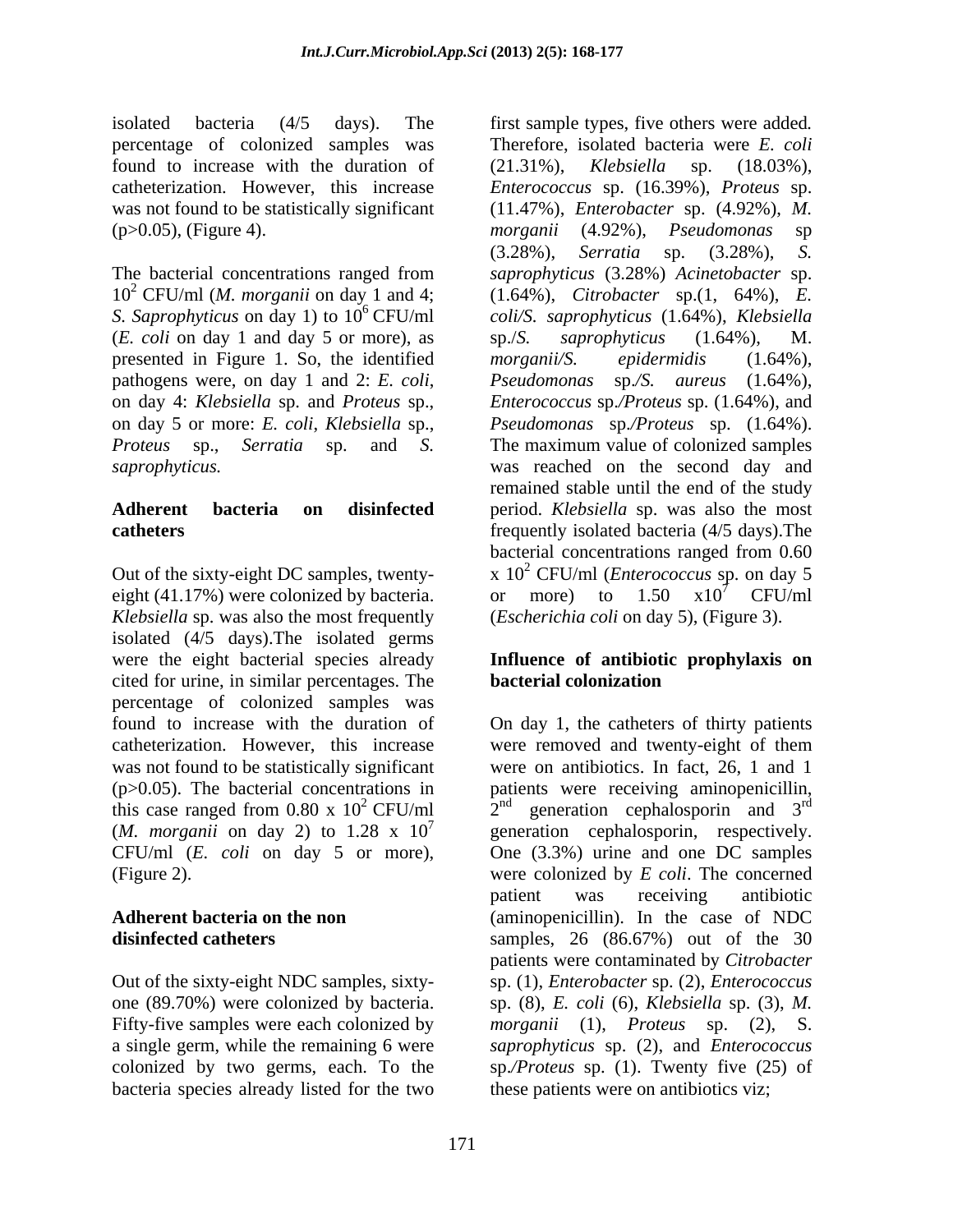

**Figure.1** Average concentrations of bacteria in urine as a function of duration of catheterization

**Figure.2** Average concentrations of bacteria on disinfected catheters as a function of duration of catheterization

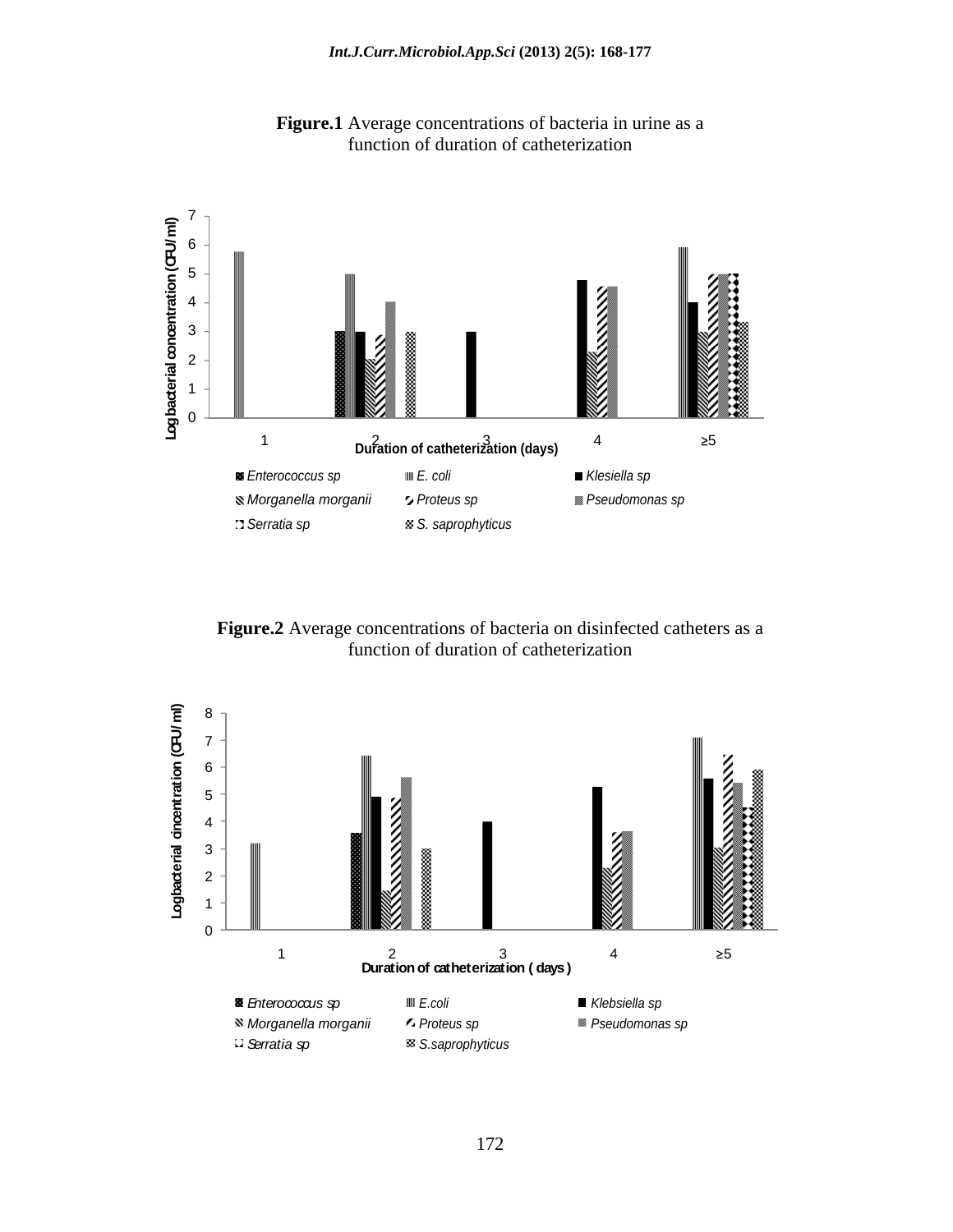

**Figure.3** Average concentrations of bacteria on non- disinfected catheters as a function of duration of catheterization



**Figure.4** Influence of duration of catheterization on bacterial colonization

 $\equiv$  day 1  $\ltimes$  day 2  $\mod{3}$   $\ltimes$  day 4  $\mod{5}$  day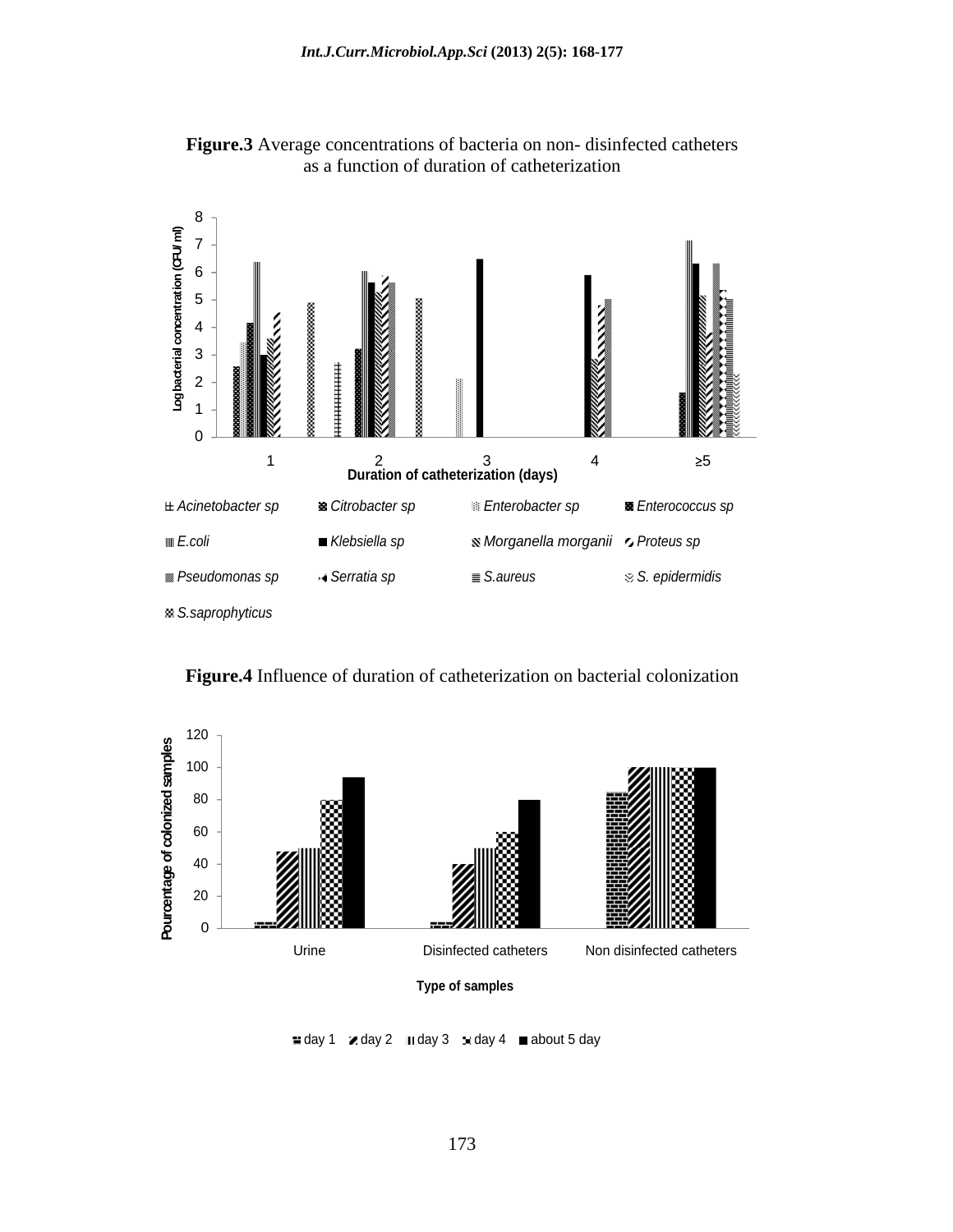aminopenicillin (23),  $2^{nd}$  generation were on antibiotics. 3, 3, 1 and 2 were on cephalosporin (1) and  $3<sup>rd</sup>$  generation aminopenicillin, 3rd generation cephalosporin (1). On day 2, all fifteen patients from whom catheters were lactam + aminoglycoside, respectively. 15 removed were on the following antibiotics; (93.75%) urine samples, 15 (93.75%) DC aminopenicillin (12),  $2^{nd}$  generation samples and all (100%) NDC samples cephalosporin (1),  $3^{ra}$  generation were colonized by bacteria. cephalosporin (1) and fluoroquinolone (1).<br>Overall, eight (53.33%) urine, seven **Relation between bacterial colonization** (46.67%) DC and twelve (80%) NDC

an antibiotic (aminopenicillin). For this was used, and 56.44% when patient, only the NDC sample was hexamidine/chlorocresol was used. colonized by *Enterobacter* sp. While for

antibiotics like on day 2. So, 2, 2 and 1 were receiving amoxicillin, 3rd generation cephalosporin and fluoroquinolone,<br>respectively. 4 (80%) urine samples, 4 Urine and catheter samples turned out to

removed from 16 patients, 10 of whom perianal region (Crouzet *et al.*, 2007; Milcent *et al.*, 2003). The percentages of

hours, the respective percentages for NDC, colonized samples and isolated bacteria

 $r<sup>rd</sup>$  concretion eminepensivillip  $r<sup>2rd</sup>$  concretion generation aminopenicillin, 3rd generation <sup>rd</sup> generation were colonized by bacteria. aminopenicillin, 3rd generation cephalosporin, fluoroquinolone and beta-

## **Relation between bacterial colonization of the samples and installation conditions of the catheters**

samples were colonized.<br>
On day 3, catheters were removed from The percentage of colonized catheters was two patients, and only one was receiving equal to 80.56% when povidone-iodine the other, all the 3 samples types were statistically significant ( $p > 0.05$ ). 73.53%, colonized by *Klebsiella* sp. 91.67% and 86.36% of NDC samples were On day 4, all the five patients from whom catheters were removed were on gloves nature, respectively. These The percentage of colonized catheters was was used, and 56.44% when hexamidine/chlorocresol was used. However, these differences were not contaminated when catheters were placed with sterile, non sterile and unknown gloves nature, respectively. These differences were not statistically significant ( $p > 0.05$ ).

(80%) DC samples and all (100%) NDC be colonized by bacteria at all times samples were colonized by bacteria. considered in this study. The majority of Finally, on day 5 or more, catheters were may have been a contributing factor as the Urine and catheter samples turned out to our study subjects being women, gender woman's urethra is short and close to the colonized samples depended on the sample others. The presence of bacteria in urine type and generally varied with the duration and DC could indicate that they were of the catheterization. transported to the bladder following the<br>introduction of the catheter despite<br>Thus, after 24 hours, 86.67% of NDC wearing gloves, use of antiseptic or other were colonized versus 3.33% of urine best practice. A strict respect of aseptic samples and disinfected catheters. After 48 conditions is generally recommended to DC and urine were 80%, 46.67% and the placement of a urinary catheter (Mac 53.33%. At all durations of Leone *et al.*, 2000; Wong and Hodon, catheterization, the percentages of 1981; Durion, 2000). In this study, the perianal region (Crouzet *et al.*, 2007; The same germs were found in single Milcent *et al.*, 2003). The percentages of species in NDC, or in combination with type and generally varied on the sample others. The presence species in NDC, or in combination with transported to the bladder following the introduction of the catheter despite wearing gloves, use of antiseptic or other best practice. A strict respect of aseptic prevent nosocomial infections following the placement of a urinary catheter (Mac barrier exerted by sterile gloves against contamination appeared weak; otherwise,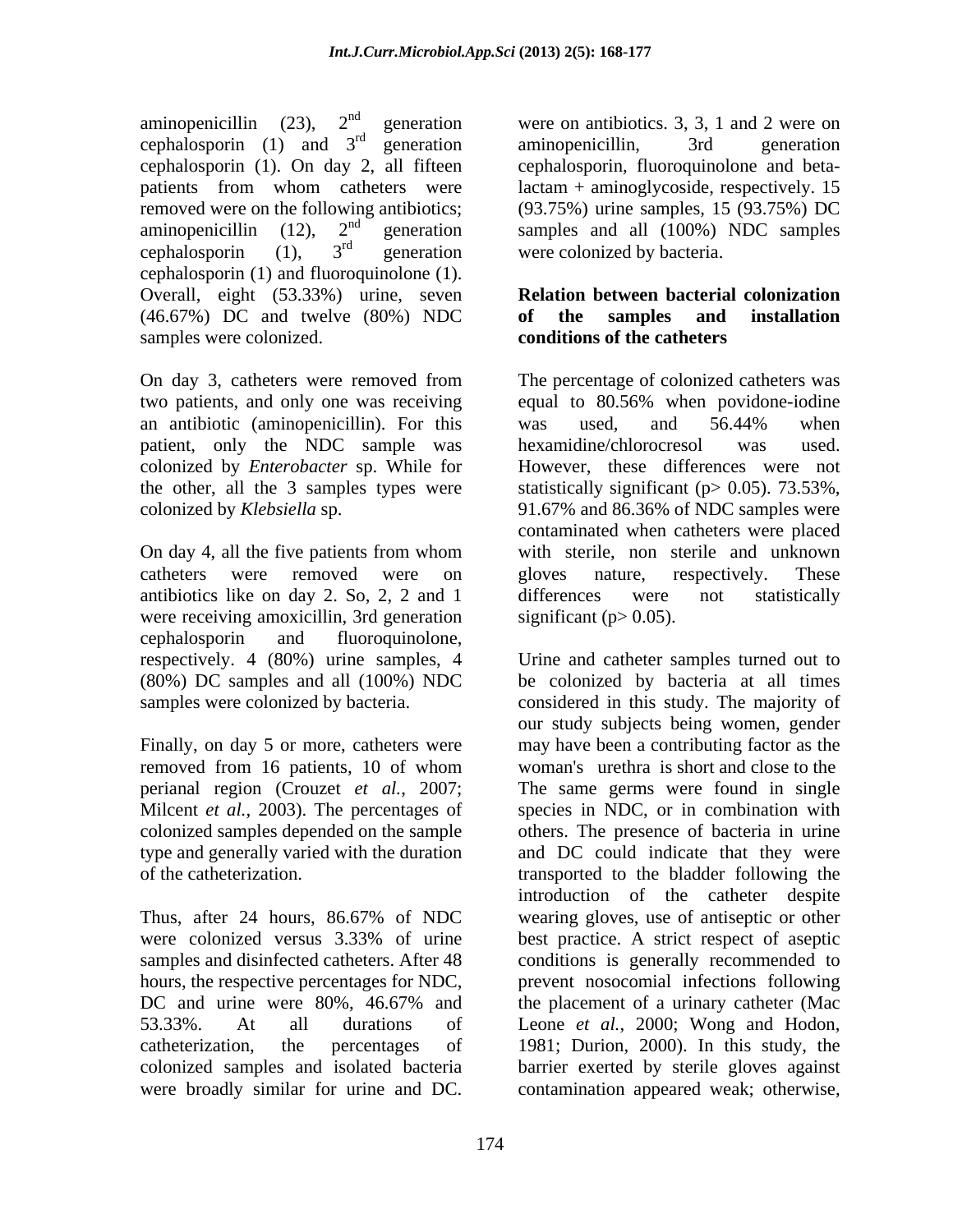hexamidine/chlorocresol combination was namely *E. coli*, *Klebsiella* sp., *Proteus* sp., more effective than povidone-iodine. The *Serratia* sp. and *S. saprophyticus* had patients were recruited from three significant concentrations. E. coli and hospitals departments having different *Proteus* sp. were found in all three antibiotic prescription rates. That way, departments included in the study. 100%, 93% and 50% of the subjects had *Klebsiella* sp. was isolated only in the received antibiotics in intensive care, intensive care and internal medicine gynecology/obstetrics and internal departments. *Serratia* sp. was found in medicine departments, respectively. These samples from internal medicine antibiotics were not found to prevent bacterial colonization in this study. So, by collection used in this study was the first day, 93.33% patients had received antibiotics. Nevertheless, the single one ensuring more a reflection of catheter having colonized urine and DC had colonizing bacteria than those of the received aminopenicillin. The situation bladder. Nevertheless, the fact remains was similar on the second day as all the patients were treated with antibiotics; but half of urine and DC were colonized by considered as a risk even for apparently bacteria. The proportion of colonized asymptomatic patients as were the study samples from patients receiving antibiotics subjects. This situation is even more reached 80% by day 4 and more than 90% by the 5th day. The majority of these catheter surfaces, that is to say they had a antibiotics, however, were usually active reduced sensitivity to antibiotics as against the bacteria isolated. This would previously described and the ability to reflect the ineffectiveness of antibiotics in spread into the bladder. Strategies could be preventing the fixation of bacterial cells on catheters, and these bacteria once urinary tract infection and thereby established, proliferate more easily decrease patient morbidity and health care because their adherence has conferred a reduced sensitivity to antibiotics on them (Ntsama Essomba *et al.*, 1997). Once *Klebsiella* sp. was the most frequently catheters are colonized, the bacteria can isolated bacteria in our study. The easily spread in urine. Sex, age, and presence of this bacterium which is underlying disease did not appear to be influential factors in the process of bacterial colonization, in contrast to the highest bacterial concentrations were

All the eight bacterial species isolated microbes involved in urinary tract al., 2001; Jacobsen et al., 2008; Lee et al., infections, proposed by the European 1997). These factors may also serve for Confederation of Laboratory Medicine (2008). Five of this bacterial species,

significant concentrations. *E. coli* and samples from internal medicine department. The method of urine collection used in this study considered by Denis *et al* (2007) as that the presence of the listed bacteria, at the mentioned concentrations should be serious because the bacteria adhered to developed to try decrease the risk for costs.

results described by Marc Leone *et al*, reached by *E. coli.* Its concentrations on the catherers at day 5 or more were 100 from urine and disinfected catheters pathogenic strains of *E. coli* have several belonged to the three categories of adhesion factors to epithelial cells (Juan *et*  presence of this bacterium which is common in the hospital environment could reflect a break in the healthcare chain. The reached by *E. coli*. Its concentrations on the catheters at day 5 or more were 100 times more than those determined in the urine. It is commonly believed that uro *al*., 2001; Jacobsen *et al.*, 2008; Lee *et al.*, 1997). These factors may also serve for the adherence to inert surfaces.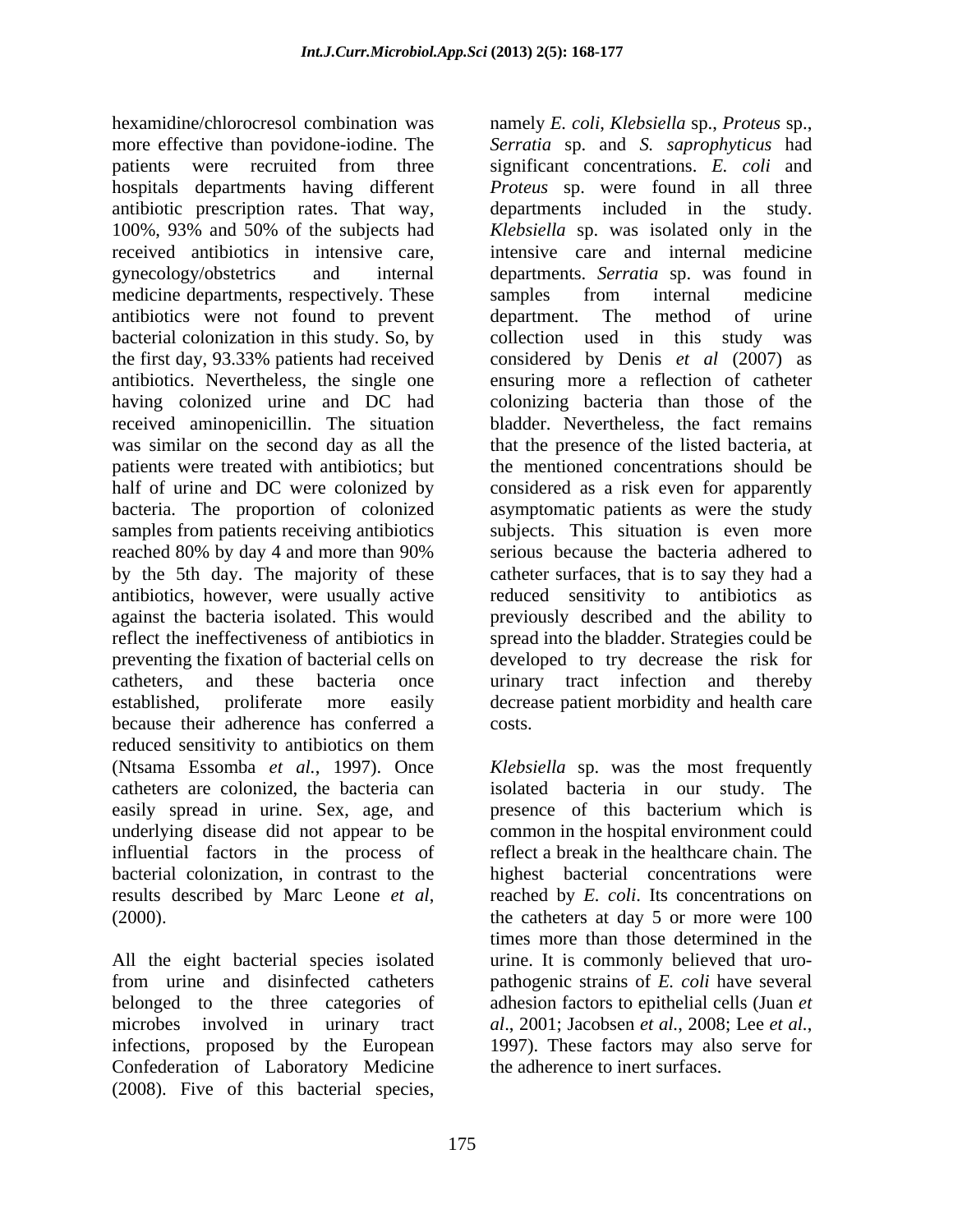The three sample types collected in this catheter-associated urinary tract study were colonized soon after the placement of urinary catheters. The percentages of colonized samples Denis, F., M.C. Ploy, C. Martin, E. Bingen increased with the duration of and Quentin, R. 2007. Bactériologie catheterization. These percentages and the bacterial isolates were broadly similar for urine and disinfected catheters. The Durion, J.J., 2000. Malades, chirurgiens et antibiotics proved ineffective in gants chirurgicaux. J .Chir. 137: 2 -10 preventing the colonization of samples. European Confederation of Laboratory The risk posed by the urinary Medicine. 2008. European urinalysis catheterization in the YCH, measured in guidelines. Scand. J. Clin.Lab. 231: 1 accordance with international standards, was found to take the form of 5 species of Faure, E., 2002. Les infections bacteria namely *E. coli, Klebsiella* sp.*, Proteus* sp., *Serratia* sp. and *S. saprophyticus*. Strategies could be Repeated prevalence investigations on developed to prevent the risk for urinary tract infection and thereby decrease patient morbidity and health care cost. 53.

We wish to express our thanks to Dr Ana Eno and Dr Gideon Ajeagah for their *Proteus mirabilis.*<br>
important contribution in the reading of Clin.Microbiol.Rev.21:26-59. important contribution in the reading of

- Bafort, J., and Coates, A.2009. The pathogenesis of catheter associated
- Carbonnelle, B., F.Denis, A. Marmonier,  $\frac{\text{Supp}}{1099}$ G. Pinon and Vargues, R.1991. usuelles. Paris: Edition Simep.pp.330.
- Caron, F.,2003. Physiopathologie des Méd. Mal. Inf. 33: 438-446.
- Crouzet, J., X. Bertrand , A.G. Venier, and analysis visions. Cliest. 120. 220-<br>Badoz, C. Husson and Talong, 224. D.2007. Control of the duration of urinary catheterization: impact on

catheter-associated urinary tract infection*.* J Hosp Infect. 67(3): 253- 257.

- médicale, techniques usuelles. Paris: Edition Masson.pp.565.,
- 
- 86.
- Faure, E., 2002. Les infections nosocomiales. Progr .uro. 2: 1-13
- Gastmeier, P., D. Sohr and Roth, A*.*2000.nosocomial infections for continuous surveillance. J .Hosp. Infect. 45(1): 47- 53.
- **Acknowledgements** and Shirtliff, M.E.2008. Complicated Jacobsen, S.M., D.J. Stickler, H.L. Mobley catheter associated urinary tract infection due to *Escherichia coli* and *Proteus mirabilis*. Clin.Microbiol.Rev.21:26-59. Juan, R., E. Bouza, P. Munoz, A. Voss and
- our manuscript.<br>
Juan, R., E. Bouza, P. Munoz, A. Voss and<br>
Klytmaurs, J.2001. European **References** tract infection II. Report on incidence, Klytmaurs, J.2001. European perspective on nosocomial. Urinary clinical characteristics and outcome. Clin . Microbiol. Inf. 6: 532-542.
	- urinary tract infection. J. Inf. Prevent.<br>sepsis due to Staphylococcus  $10:50-56$  Sepsis due to *Supplybe occurs* Lee, W., R.J. Carpenter, L.E. Philips and Faro, S. 1997. Pyolonephritis and sepsis due to *Staphylococcus saprophyticus.* J. Uro . 103: 1096- 1099.
	- Bactériologie médicale. Techniques Mac Leone, F. Gamlet, M. Dubuc, M.C.<br>Bimar and Claude, M. 2000. infections urinaires nosocomiales*.* Mac Leone, F. Gamier, M. Dubuc, M.C. Bimar and Claude, M. 2000. Prevention of nosocomial urinary tract infection in ICU patients: comparaison of effectiveness of two urinary drainage systems. Chest. 120: 220- 224.
		- Milcent, S., B. PPalascak and Koeck, J.L.2003. Intérêt et justification de la